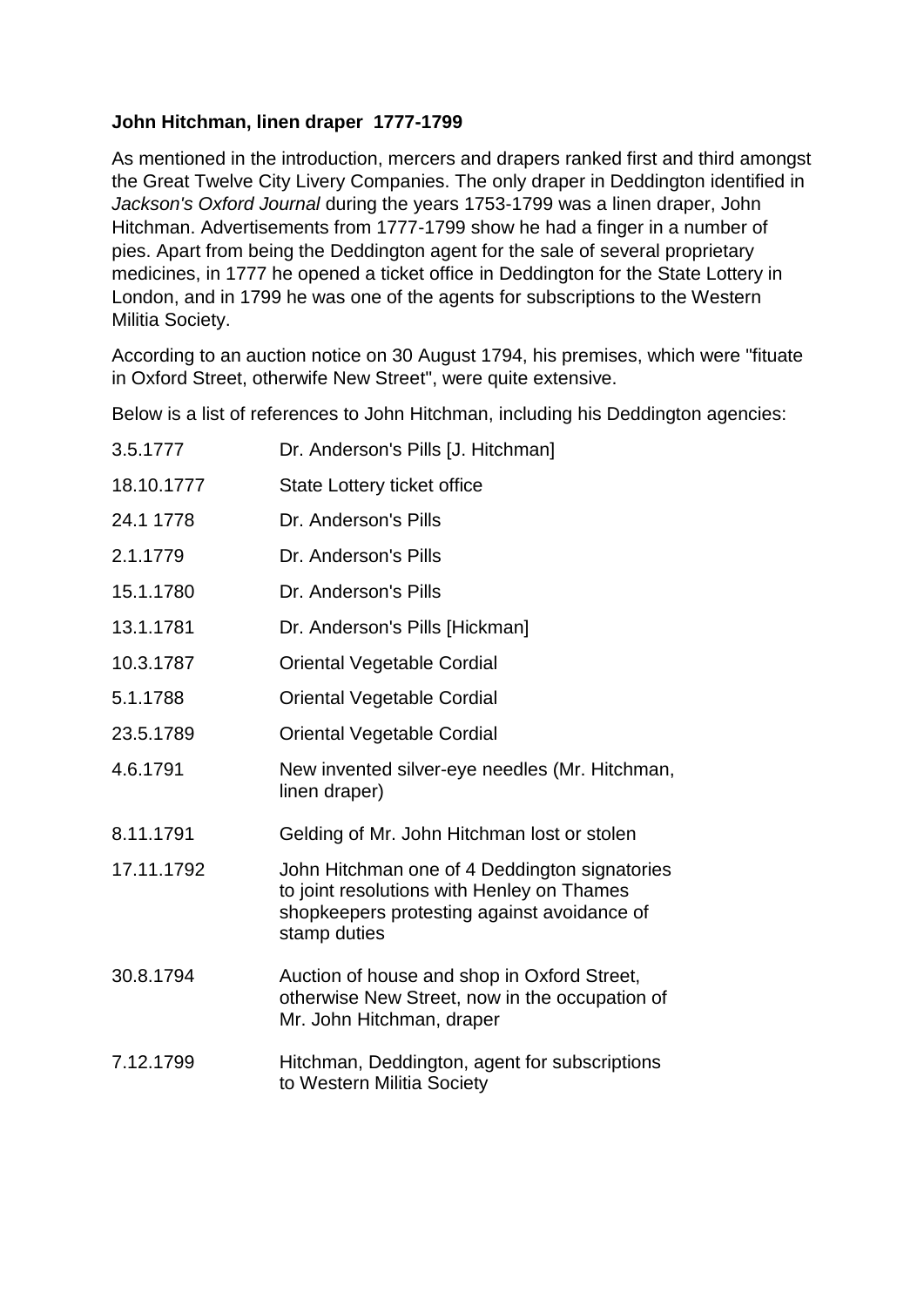### **18 October 1777**

# **State Lottery, London, opening a ticket office at Deddington under J. Hitchman.**

# STATE LOTTERY, 1777.

J. BLAND, at his Old State Lottery-Office, No. 45, High-Holborn, (where every Thing relative to the Lottery is tranfacted with Honour and Integrity) begs Leave to acquaint his Friends and the Public in general, That he has, for the Convenience of thofe refident in the Country, fent down a large Quantity of Tickets and Shares to Deddington, Oxfordshire, at which place they are now felling for him, on Commiffion, by J. HITCHMAN, on the moft reafonable Terms, in Halves, Quarters, Eighths, Sixteenths, Thirty-seconds, and Sixty-fourths.

[SCHEME of the LOTTERY, PRICE of TICKETS and SHARES, &c.]

J. BLAND returns his fincere Thanks to his Friends, and the Public in general, who favoured him with their Commands, and for the very great Encouragement he met with in former Lotteries; and hopes the Care and Punctuality they found in all Bufinefs relating thereto, at the above Office, may fufficiently recommend him to their future Favours.

Exact Numerical and Regifter Books kept at the Office in LONDON; Tickets regiftered there and at DEDDINGTON, at Sixpence each Number, and the earlieft Account of their Succefs transmitted immediately to any Part of the Kingdom.

The Lottery begins drawing on Monday, Nov. 17.

Repeated 8 November 1777.

[https://www.britishnewspaperarchive.co.uk/viewer/bl/0000073/17](https://www.britishnewspaperarchive.co.uk/viewer/bl/0000073/17771018/014/0002) [771018/014/0002](https://www.britishnewspaperarchive.co.uk/viewer/bl/0000073/17771018/014/0002)

# **4 June 1791**

Advertisement for New Invented Silver-Eye Needles, which are well worth the Attention of all Seamftreffes, Sadlers, Glovers, Breeches Makers, Stay Makers, Taylors, &c.

List of retailers includes Mr. Hitchman, Linen Draper, Deddington.

[https://www.britishnewspaperarchive.co.uk/viewer/BL/0000073/17](https://www.britishnewspaperarchive.co.uk/viewer/BL/0000073/17910604/012/0004?browse=true) [910604/012/0004?browse=true](https://www.britishnewspaperarchive.co.uk/viewer/BL/0000073/17910604/012/0004?browse=true)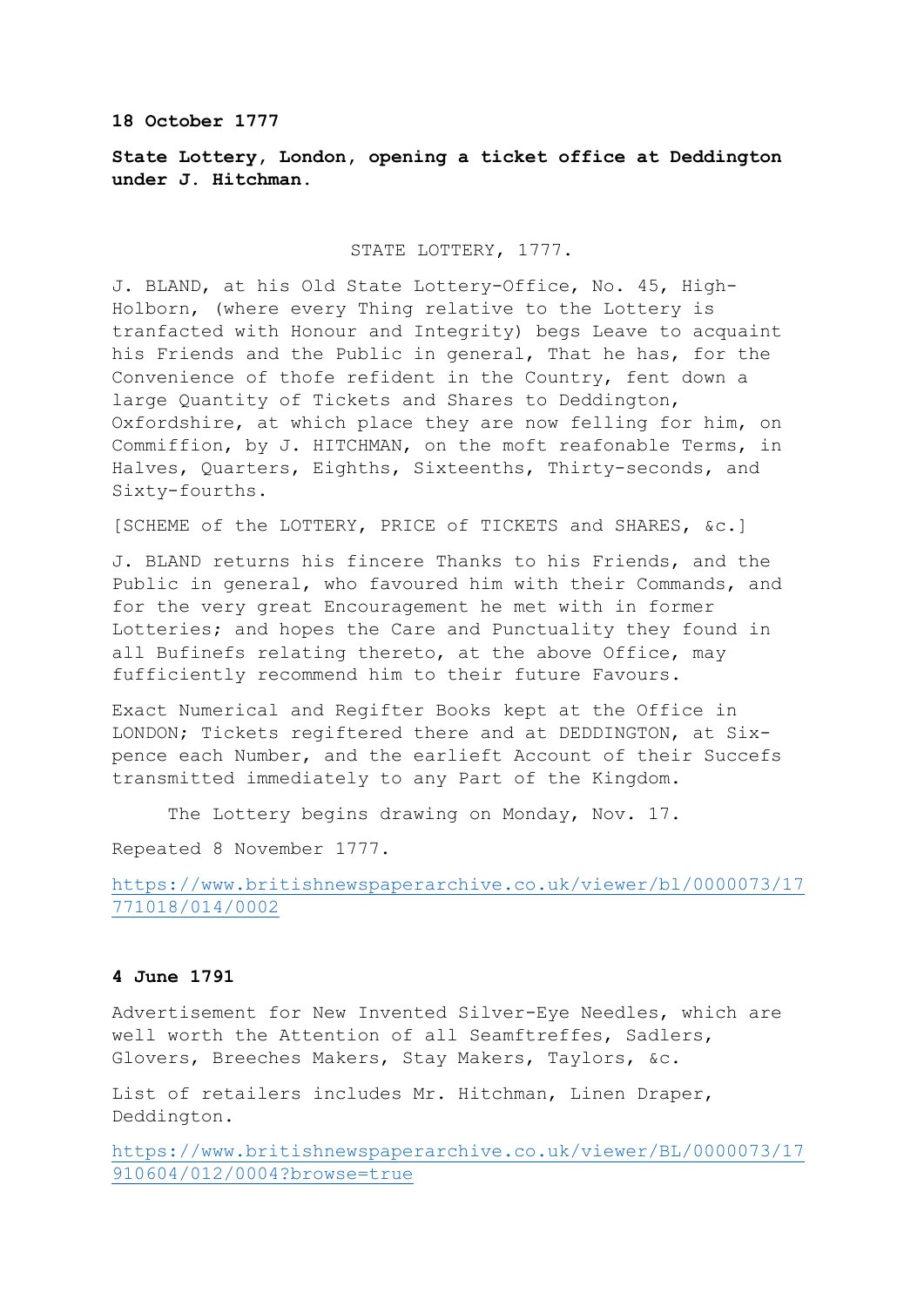#### **5 November 1791**

**Gelding belonging to Mr. John Hitchman lost or stolen out of Deddington Field. 5 guineas reward on conviction of offender. Apply to Mr. Samuel Churchill, Solicitor to the Association.**

#### DEDDINGTON ASSOCIATION

For PROSECUTION OF FELONS,

LOST out of Deddington Field, about the I4th or I5th of October, I79I, fuppofed to the Stolen,

A Dark-Grey GELDING of the Nag Kind,

the Property of Mr. JOHN HITCHMAN, of Deddington, rifing four Years old, about fourteen Hands and an Half high, fome White on the Face, and Saddle Marks on the Back, nicked Tail grown rather long, if not cut. Whoever will give Information of the Offender or Offenders, fhall, on Conviction, receive a Reward of FIVE GUINEAS, by applying to Mr. Samuel Churchill, Solicitor to the faid Affociation.

N.B. If Strayed all Expences will be paid by the faid John Hitchman.

[https://www.britishnewspaperarchive.co.uk/viewer/bl/0000073/17](https://www.britishnewspaperarchive.co.uk/viewer/bl/0000073/17911105/005/0002) [911105/005/0002](https://www.britishnewspaperarchive.co.uk/viewer/bl/0000073/17911105/005/0002)

### **30 August 1794**

**Auction, at the King's Arms, Deddington, of house in Oxford Street, otherwise New Street, with shop, 3 bed chambers with lodging rooms over &c., now in the occupation of Mr. John Hitchman, Draper.**

## DWELLING HOUSE, at DEDDINGTON.

TO be SOLD by AUCTION, by Mr. HAWTYN, at the King's Arms, in Deddington, Oxfordfhire, on Saturday the I3th of September, I794, at Three in the Afternoon, — All that roomy FREEHOLD DWELLING HOUSE and Premiffes, fituate in Oxford Street, otherwife New Street, in Deddington aforefaid, now in the Occupation of the Proprietor, and his Under Tenant; comprifing two front Parlours, Hall, Shop, Kitchen, Pantry, Scullery, in which is a Pump that produces excellent Water; three Bed Chambers with Lodging Rooms over, large Yard, two Gardens,